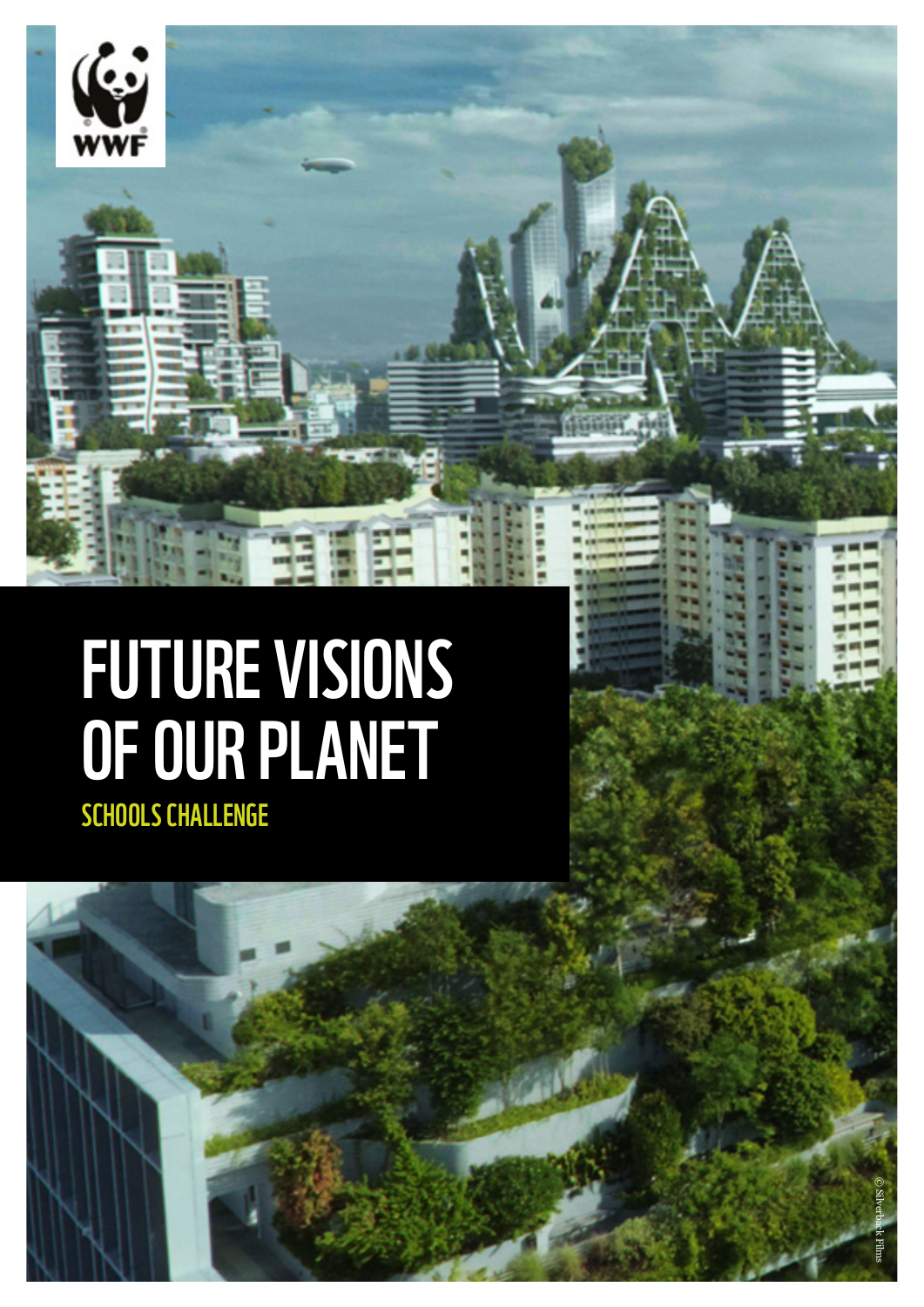# BACKGROUND FOR EDUCATORS

As WWF's *Living Planet Report 2020* and Sir David Attenborough's powerful new film *David Attenborough: A Life On Our Planet* make clear, we are facing a huge and growing environmental crisis. The natural world is being seriously damaged by human activity at a time when we need it the most to help stabilise our changing climate, and to provide all the essentials of life for a growing population. We must act quickly to avert catastrophe.

As awareness grows about the scale of the problems, there is a real danger that individuals feel helpless and lose hope for

the future – especially young people who have played no part in causing the issues, but who will be most affected by them. The problems may seem too great for any individual action to help address.

It is vital that we do not fall into despair. The truth is that change is needed – but it is possible. The Living Planet Report 2020 lays out the stepping stones to a sustainable future in which we live in balance with nature. The world is already changing, and although there is hard work ahead, the near



future will bring new opportunities and exciting developments in technology and ways of living, as we shape a future that is better for people and wildlife. It is this future that your students will help to define, and will get to enjoy.

The Future Visions Challenge will help you and your students reframe the environmental crisis from being just about averting disaster by giving up things we currently enjoy, towards the positive mission of creating a better world.

Your students' creations can help to drive a conversation locally and globally about the kind of future we want, showing people that there is a future worth working for, and inspiring

people to play their part in shaping it with a positive vision and a sense of purpose. WWF would like to amplify some of the future visions of young people over the months ahead, especially around Earth hour in March 2021 and leading up to COP26 in Glasgow in November 2021. To give your students a chance to have their creations selected for screenings and social media posts by WWF please ensure you share them with us using one of the following methods. We will always contact you before showcasing students' work, and will make contact to inform you of plans for its use, and to obtain necessary permissions.

## SHARE YOUR FUTURE VISIONS:

- 1. On **Instagram** or **Twitter** with **#FutureVisions** and **@WWF\_UK**
- 2. Via email (as an attachment or file transfer link) to **education@wwf.org.uk**

## WHO CAN TAKE PART?

This challenge is open to all, with no lower or upper age limit, but we're excited for young people who will shape and experience the future to take this opportunity to share their vision.

## THE FUTURE VISIONS FILM

WWF and Silverback Films – the film-makers behind the *Our Planet* series and *David Attenborough: A Life On Our Planet* – have teamed up with acclaimed digital artist Erik Wernquist to create a unique film that shows a future that could be within reach if we address the issues highlighted in the Living Planet Report and work *with* rather than *against* nature to provide for our needs.

Using this unique film as inspiration, challenge your students to consider and then express what a positive future looks like to them – and what it would mean to them for us to achieve balance with nature.

Students can use whatever medium they feel best conveys their vision and their message, though you could limit their choice to give them focus or to use the challenge as a practical exercise for a particular subject or to deliver against a specific learning objective. Here are some ideas.